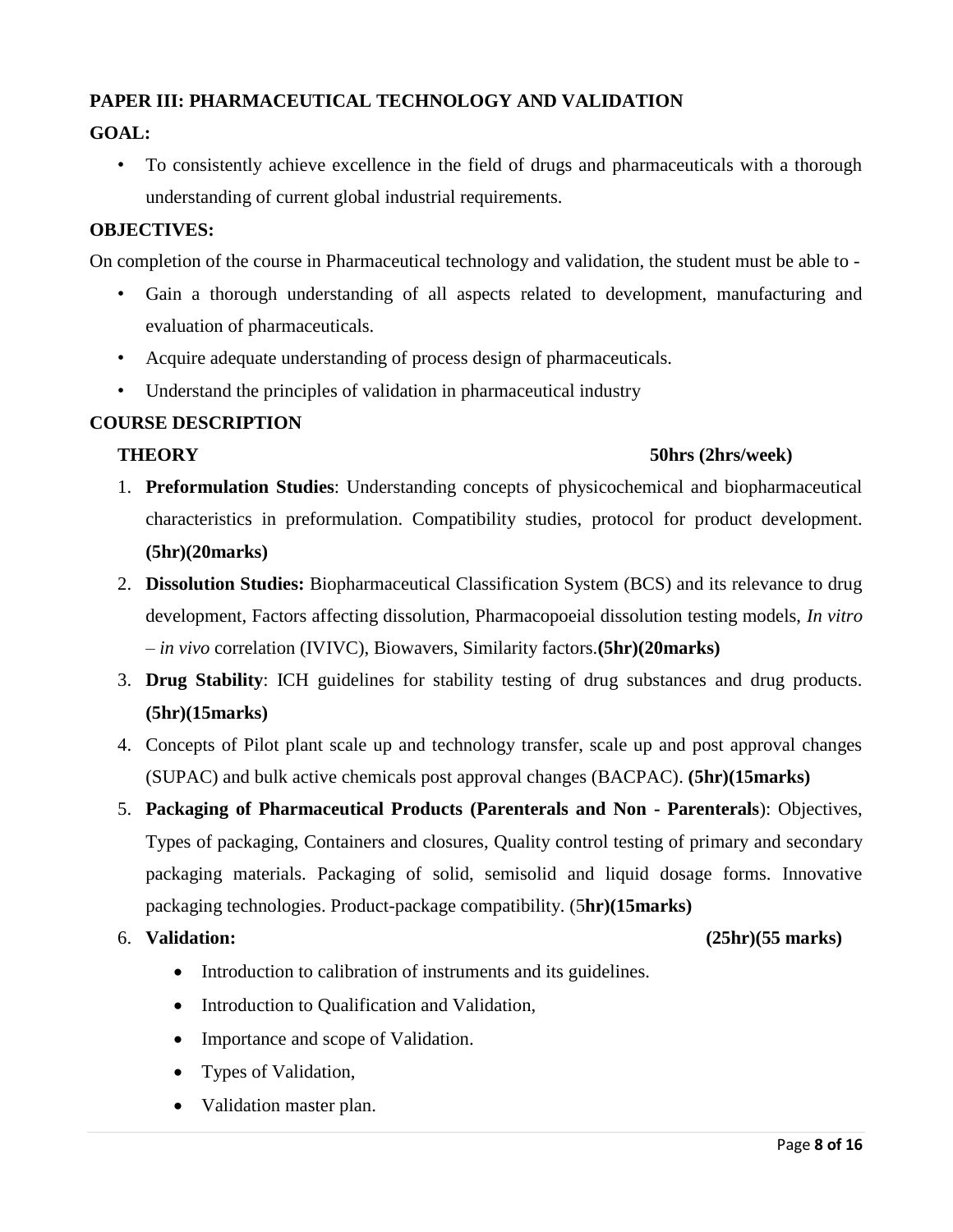- Process Validation of different dosage forms solid, semisolids and parenterals
- Qualification of equipment: DQ, IQ, OQ and PQ(Validation of critical equipment mixer, compression machine, fluidized bed dryer (FBD), filling equipment, sterilization tunnel.)
- Sterile equipment train Validation, Validation of HVAC systems including clean room concepts, air handling equipment and water supply systems (purified, distilled and water for injection).
- Cleaning Validation.
- Understanding of computer system validation (electronic records and digital signature-21 CFR Part 11) concept of firmware, Commercial off the Shelf (COTS) and GAMP 5

#### **PRACTICALS 150hrs (6hrs/wk)**

- 1. Evaluation of marketed solid, semisolid and liquid dosage form as per Pharmacopeia. (3Expts)
- 2. Drug drug and drug excipients compatibility studies by TLC, FTIR and DSC. (3Expts)
- 3. Comparative dissolution study with interpretation of similarity factor f1 and f2 for drugs belonging to BCS class I and III drugs. (2Expts)
- 4. Determination of shelf life for a formulation based on ANCOVA. (Analysis of Covariance).
- 5. Preparation and execution of stability protocol for a pharmaceutical dosage form as per ICH guidelines.
- 6. Investigation of a case study based on Pilot plant scale up.
- 7. Quality control testing of primary and secondary packaging materials.
- 8. Evaluation of container closure integrity.
- 9. Determination of compatibility between drug substances and packaging material.
- 10. Qualification of Pharma Equipment (Tablet compression machine, Stability chamber, Mixer). (3Expts)
- 11. Qualification of Pharmaceutical Testing Equipment (Dissolution testing apparatus, Friability Apparatus, Disintegration Tester). (3Expts)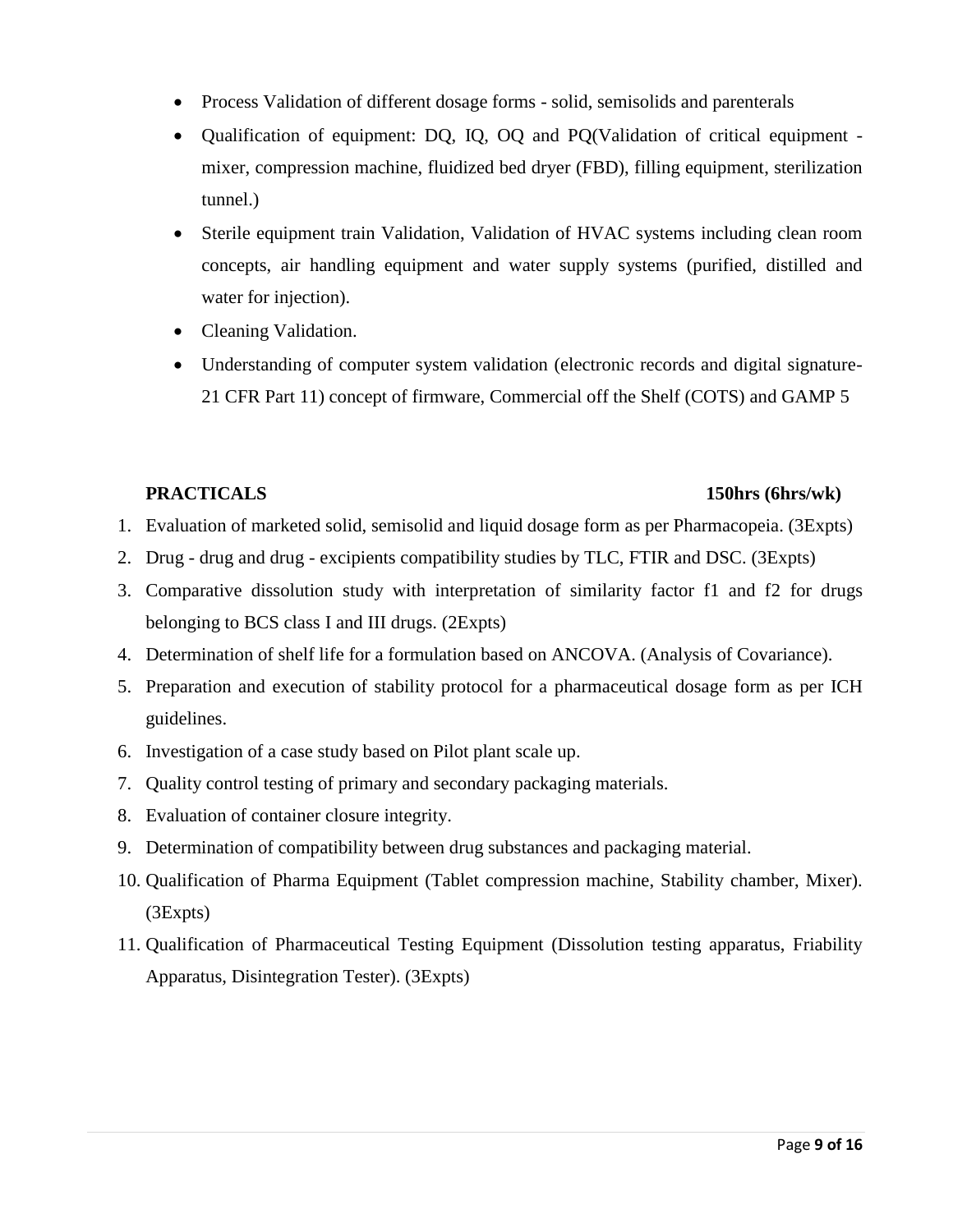### **SCHEME OF EXAMINATION**

## **INTERNAL ASSESEMENT:**

There shall be a total of three sessionals conducted in theory and two in practicals for 30 marks separately. The average of best of two sessionals should be considered as the assessment marks for theory and practicals separately.

## **FINAL EXAMINATION (PRACTICAL)**

#### **Scheme for university practical examination**

| <b>Synopsis</b> | Major      | Minor      | Viva-Voce | Total |
|-----------------|------------|------------|-----------|-------|
|                 | Experiment | Experiment |           |       |
| ZU              | 99         | رے         | 20        | 00    |

### **REFERENCES:**

- 1. Niazi SK, Niazi S. Handbook of Preformulation: Chemical, Biological and Botanical Drugs. CRC Press; 2007.
- 2. AbdouHM. Dissolution Bioavailability and Bioequivalence, Mack Publishing Company, Eastern Pennsylvania.
- 3. Augustijns P, Brewster M. Solvent Systems and their Selection in Pharmaceutics and Biopharmaceutics. Springer; 2010.
- 4. Leon Lac Lachman, Herbert A. Liberman, Theory and Practice of Industrial Pharmacy. Marcel Dekker Inc. New York.
- 5. Milo Gibaldi, Text book of Bio-Pharmaceuticals and Clinical Pharmokinetics, 3rd Edn, Lea &Febriger, Philadelphia.
- 6. Chow S-C. Encyclopedia of Biopharmaceutical Statistics. Marcel Dekker; 2003.
- 7. Dressman JB, Kramer J. Pharmaceutical Dissolution Testing. Taylor & Francis; 2005.
- 8. Chilukuri DM, Sunkara G, Young D. Pharmaceutical Product Development: In Vitro-In Vivo Correlation. Informa Healthcare; 2007.
- 9. Niazi S. Handbook of Bioequivalence Testing. CRC Press; 2007.
- 10. Sunesen VH. Biorelevant Dissolution Media to Simulate in Vivo Dissolution of Poorly Soluble Drugs. Danish University of Pharmaceutical Sciences; 2003.
- 11. Chow SC. Statistical Design and Analysis of Stability Studies. CRC Press; 2007.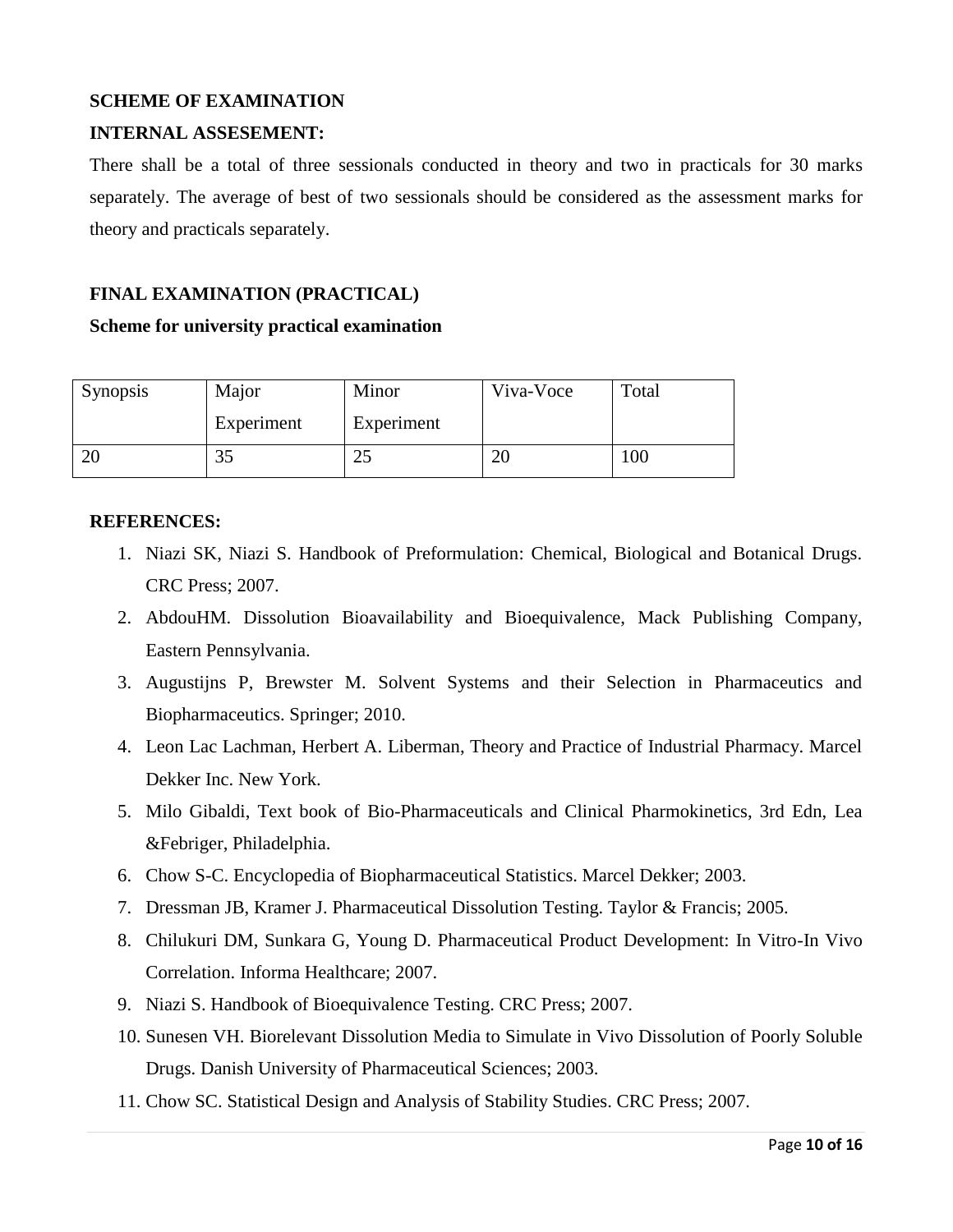- 12. Chow SC. Encyclopedia of Biopharmaceutical Statistics. Marcel Dekker; 2003.
- 13. Paulson DS. Handbook of Regression and Modeling: Applications for the Clinical and Pharmaceutical Industries. CRC Press; 2007.
- 14. Huynh BK. Handbook of Stability Testing in Pharmaceutical Development: Regulations, Methodologies, and Best Practices. Springer; 2009.
- 15. Huynh BK. Pharmaceutical Stability Testing to Support Global Markets. Springer; 2010.
- 16. Swarbrick J. Encyclopedia of Pharmaceutical Technology. Informa Healthcare; 2007.
- 17. Levin M. Pharmaceutical Process Scale-Up. CRC Press; 2001.
- 18. Piringer OG, Baner AL. Plastic Packaging: Interactions with Food and Pharmaceuticals. John Wiley & Sons; 2008.
- 19. Jenke D. Compatibility of Pharmaceutical Solutions and Contact Materials: Safety Assessments of Extractable and Leachable for Pharmaceutical Products. John Wiley & Sons; 2009.
- 20. Theobald N, Winder B. Packaging Closures and Sealing Systems. John Wiley & Sons; 2009.
- 21. Bauer E. Pharmaceutical Packaging Handbook. Informa Healthcare; 2009.
- 22. Dean DA, Evans R, Hall I. Pharmaceutical Packaging Technology. Taylor & Francis; 2000.
- 23. Calver G. What Is Packaging Design? Rotovision; 2007.
- 24. Haider SI. Pharmaceutical Master Validation Plan: The Ultimate Guide to FDA, GMP and GLP Compliance. St. Lucie Press; 2002.
- 25. Wrigley GC. Facility Validation: Theory, Practice, and Tools. CRC Press; 2004.
- 26. Haider SI, Asif ES. Cleaning Validation Manual: A Comprehensive Guide for the Pharmaceutical and Biotechnology Industries. CRC Press; 2010.
- 27. Segalstad SH. International IT Regulations and Compliance: Quality Standards in the Pharmaceutical and Regulated Industries. John Wiley & Sons; 2008.
- 28. Ekins S. Computer Applications in Pharmaceutical Research and Development. John Wiley & Sons; 2006.
- 29. Ira R. Berry and Robert A. Nash, Pharmaceutical process validation (Drugs and Pharmaceutical Series), Marcel Dekker Inc. New York.
- 30. Huber L. Validation and Qualification in Analytical Laboratories. Informa Healthcare; 2007.
- 31. Agalloco JP, Carleton FJ. Validation of Pharmaceutical Processes. CRC Press; 2008.
- 32. Qiu Y, Chen Y, Zhang GGZ, Liu L, Porter W. Developing Solid Oral Dosage Forms: Pharmaceutical Theory and Practice. Academic Press; 2009.